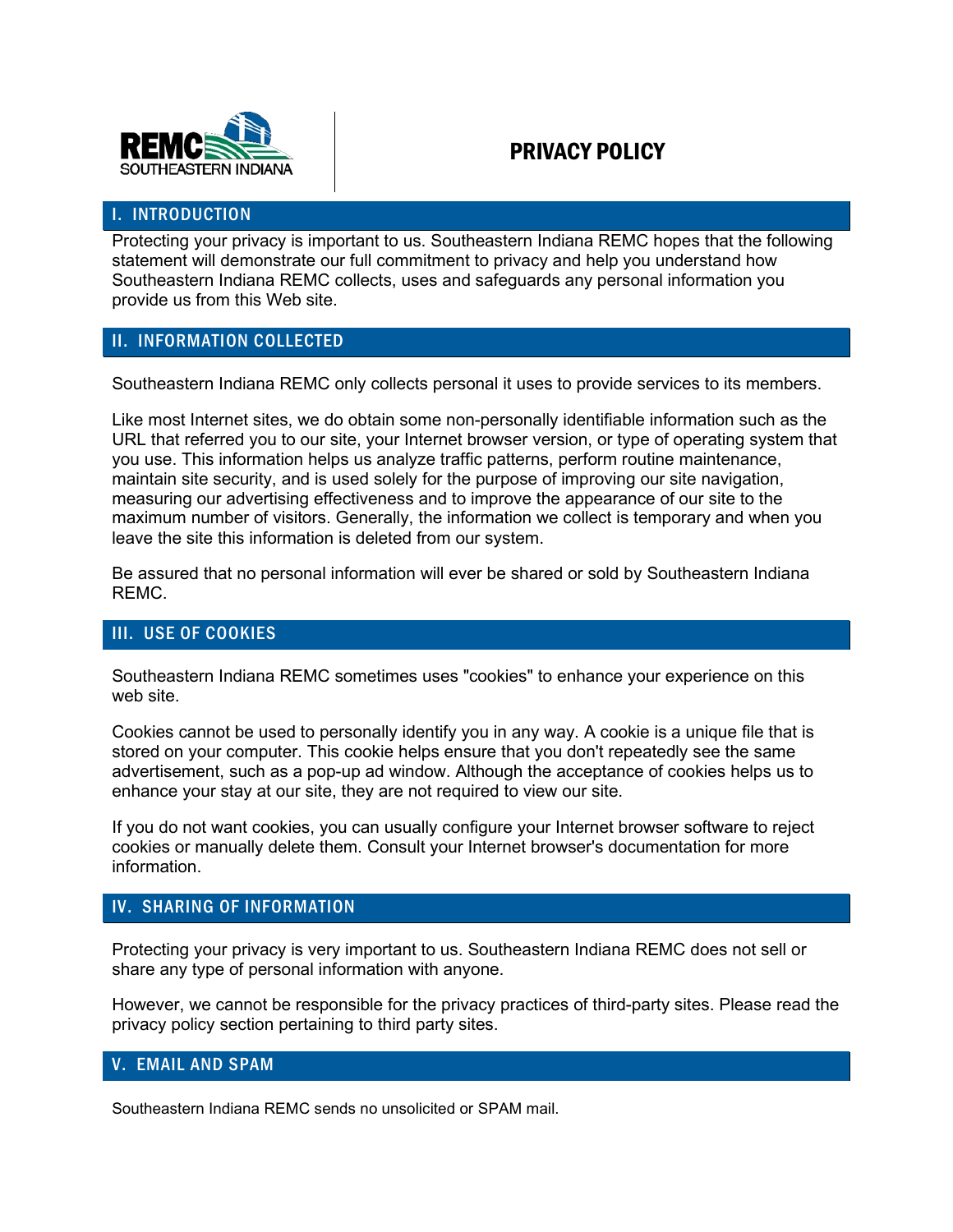

If you need to be removed from an Internet service provider or other access provider's mailing list, you will need to contact them directly.

If you continue to receive SPAM report it to the Federal Trade Commission. Send a copy of unwanted or deceptive messages to [spam@uce.gov.](mailto:spam@uce.gov) The FTC uses the unsolicited emails stored in this database to pursue law enforcement actions against people who send deceptive spam email.

- Let the FTC know if a "remove me" request is not honored. If you want to complain about a removal link that doesn't work or not being able to unsubscribe from a list, you can fill out the FTC's online complaint form at [www.ftc.gov.](http://www.ftc.gov/) Your complaint will be added to the FTC's Consumer Sentinel database and made available to hundreds of law enforcement and consumer protection agencies.
- Whenever you complain about spam, it is important to include the full email header. The information in the header makes it possible for consumer protection agencies to follow up on your complaint.

#### VI. THIRD PARTIES

Southeastern Indiana REMC' site may contain links to third party sites. We are not responsible for the privacy practices of third-party sites. Once you leave our site, we have no control over your privacy.

Third-party resources that can be accessed with hypertext links from this web site are not under our control, and Southeastern Indiana REMC is not responsible for the contents of any of these third-party resources. The third-party links on this site are provided for your convenience only.

The inclusion of any link on this site does not imply any specific recommendation, approval, or endorsement of the third-party.

Please investigate any third-party offers found here with their respective companies and make your own informed decisions. Review the privacy statements of each web site you visit to ensure your personal privacy with respect to third party offers.

The privacy information contained here pertains exclusively to the United Cooperative Services web site.

#### VII. CONTACT INFORMATION

We welcome questions regarding our privacy policy. Customers with complaints or questions relating to our privacy policy or these disclosures can contact us at:

Southeastern Indiana REMC P.O. Box 196 712 South Buckeye Street Osgood, Indiana 47037

812-689-4111

A customer always has the right to file a complaint with the Federal Communications Commission at [www.fcc.gov.](http://www.fcc.gov/)